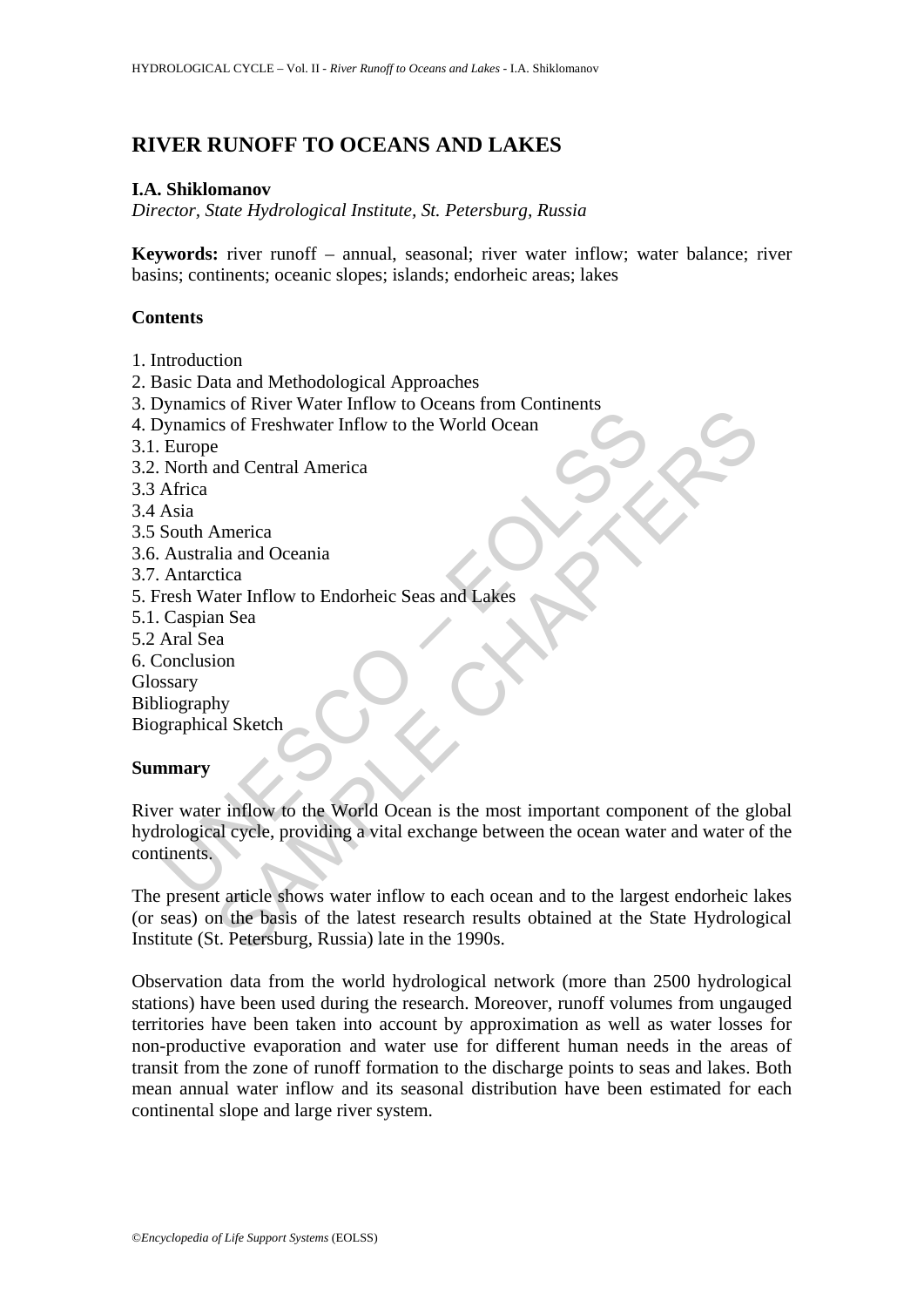The total annual water inflow from the rivers to the World Ocean was  $39\,530\ \text{km}^3/\text{year}$ on average for the period 1921 to 1985. More than a half of this amount  $(20\ 190\ km^3)$ was discharged to the Atlantic Ocean; the least water inflow occurs to the Arctic and Indian Oceans (4280 km<sup>3</sup> and 4530 km<sup>3</sup>, respectively). About 40% of global river runoff to the ocean occurs within the equatorial zone, between  $10^{\circ}$ N and  $10^{\circ}$ S. Freshwater runoff from the territory of Antarctica as icebergs and melt water equals  $2310 \text{ km}^3/\text{year}$ .

The analysis shows that the dynamics of long-term variations of total runoff to the World Ocean is rather steady, because no evident trends have been discovered for the study period. There is, however, an evident trend towards inflow decrease to the Indian and Pacific Oceans and towards inflow increase to the Atlantic Ocean.

an and is completely lost to evaporation and different human neupy about 30 million km<sup>2</sup> (20% of the total land area of the Earth about 1000 km<sup>3</sup>/year) of the total annual river runoff are formed we steed to the dorheic is completely lost to evaporation and different human needs. These reg out 30 million km<sup>2</sup> (20% of the total land area of the Earth); only about 2000 km<sup>3</sup>/year) of the total annul diver numf are formed within this terri Some river runoff formed within the continents in endorheic regions does not reach the ocean and is completely lost to evaporation and different human needs. These regions occupy about 30 million  $km^2$  (20% of the total land area of the Earth); only about 2.4% (or about 1000 km<sup>3</sup>/year) of the total annual river runoff are formed within this territory. Most endorheic areas are deserts and semi-deserts with low precipitation. The largest endorheic areas are in Asia and Africa (12.3 and 9.6 million  $km^2$  respectively).

Not all rivers discharge to the ocean directly. Many rivers, large river systems included, discharge to lakes with fresh or salt water, situated very far from the World Ocean.

Most lakes which receive river runoff are exorheic, i.e. they are connected with the World Ocean through the rivers discharging from these lakes. This runoff volume is included into the water inflow to the oceans from each continent.

If rivers discharge to endorheic or closed water bodies (lake or sea) that are not connected with the ocean, this whole portion of runoff is lost to evaporation and change in water volume. The range of long-term water level fluctuations in endorheic lakes is usually great and depends on the amount of water inflow to these lakes.

Dynamics of water inflow and water level fluctuations in the Caspian and Aral Seas have been analysed for a long-term period as a case study. Effects of climate factors and human activity on great changes in water inflow and seawater levels have been demonstrated; these have greatly affected the economy and ecology of the coastal regions.

The large fluctuations in the level of the Caspian Sea are mainly explained by natural changes in climate and river runoff in the catchment area. Meanwhile the water level fall observed in the Aral Sea over forty years is the result of intensive use of river runoff for human needs.

Further studies on this problem are to be aimed at getting more accurate and detailed data on water inflow to the oceans and lakes on the basis of using more detailed data from the world hydrological network, and analysing the changes due to human activity and global warming.

## **1. Introduction**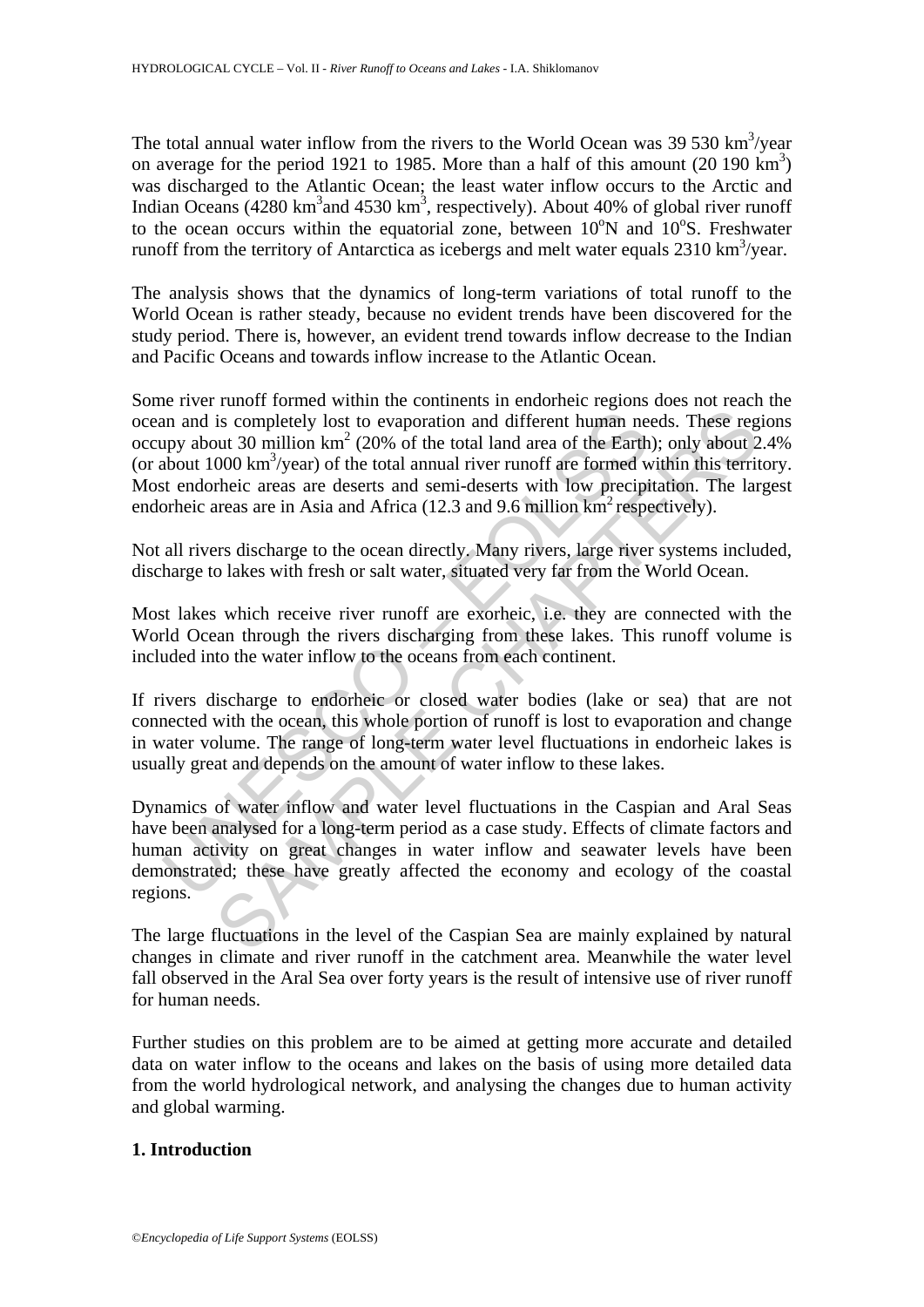River runoff to the World Ocean is an important component of the global hydrological cycle, providing the very great majority of the water exchange between water of the continents and oceanic water. Water evaporates from the ocean surface, falls onto the land surface as precipitation and its greater portion outflows back to seas and oceans through river systems. The water flowing to the ocean collects various natural physical and chemical elements and products of human activity, and transports them into the ocean.

off. The fresh water in rivers greatly differs from saline seawater mical properties. Mixed with the seawater, the fresh water ame of oceanic motion of water masses. Even a relatively small are are over long distances and is fresh water in rivers greatly differs from saline seawater in its physical properties. Mixed with the seawater, the fresh water affects the ger oceanic motion of water masses. Even a relatively small volume of from cas Though the amount of fresh water outflow to the ocean is not great in the total ocean water volume, it, nevertheless, plays an important role in the water balance and exchange between water balance components, as well as in physical processes which occur in seas and oceans. The fresh water flowing to seas and oceans forms currents in coastal areas subject to changes depending on seasons and annual variations in river runoff. The fresh water in rivers greatly differs from saline seawater in its physical and chemical properties. Mixed with the seawater, the fresh water affects the general scheme of oceanic motion of water masses. Even a relatively small volume of fresh water causes a degree of desalination in the top layer; this spreads over the ocean surface over long distances and can greatly affect physical, chemical and dynamic processes in seas and oceans. The fresh water effect is very large if rivers discharges to endorheic seas and lakes which are not connected with the World Ocean. River runoff for such endorheic water bodies is one of the main factors affecting the water balance and level regime in these water bodies. Oceans, seas and lakes differ greatly in the volumes of fresh water inflow, its distribution over area and dynamics in time; these factors are decisive in studies of effect of river water on the condition of water bodies receiving river water.

Values of river runoff inflow to oceans have been estimated by scientists since the 1880s with different levels of accuracy during the studies of the world water balance. At first (end of the nineteenth and beginning of the twentieth century) the total annual inflow to the World Ocean was estimated to be within 22 000 to 28 000 km<sup>3</sup>.

Later much observation data were collected, and water inflow was estimated more accurately, the values increased greatly; e.g. according to the estimates the authors made during the 1930s to 1960s, annual water inflow was within 30 000 to 34 000  $\text{km}^3$ .

The most detailed assessments of the world water balance and water inflow to the oceans of the world were made and published in 1974 by Russian scientists (Kourzoun, ed.) and in 1975 by German scientists (Baumgartner and Reichel). According to the assessments of the Russian scientists, the total mean river runoff to the World Ocean was  $42,500 \text{ km}^3$  per year, but according to the computations made by the German scientists, this value was much lower, i.e.  $36000 \text{ km}^3$  per year. This significant difference is explained by the use of different methodological approaches and basic data.

The present paper contains the results of the latest studies on the quantitative assessment and dynamics of river water inflow to all the oceans and to the largest endorheic lakes (seas) made at the State Hydrological Institute (St. Petersburg, Russia) during the 1990s.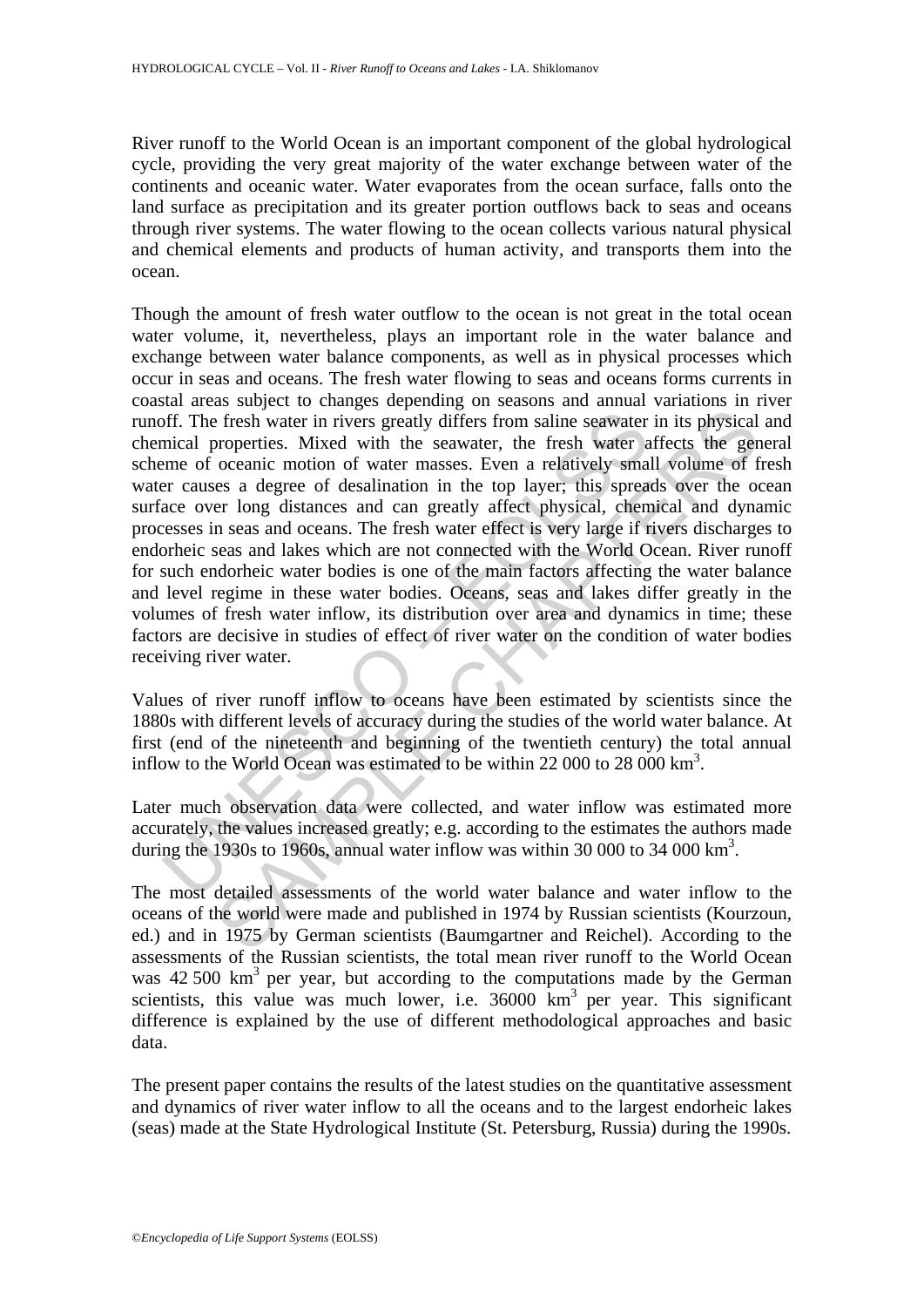### **2. Basic Data and Methodological Approaches**

The major fresh water inflow to oceans, seas and lakes occurs as river runoff; moreover, the predominant part of river runoff is contributed by a few large river systems collecting water from their large basins. A hydrological network has been operating for many decades on many rivers all over the world, and regular measurements of water levels and discharges are made. This data plays the main role in studies of river system regimes, changes of river systems under the influence of different physiographic factors and human impact. Data from the world hydrological network are often used for assessments of the fresh water inflow dynamics to seas and lakes.

Observation data from more than 2500 hydrological stations, including all available data on the largest river systems in the world, were used at the SHI for the assessment of river water inflow to the World Ocean. To obtain compatible estimates for all seas and oceans observation data were reduced to a single rather long time series (from 1921 to 1985). This made it possible not only to estimate mean inflow quite reliably but also the extreme values and characteristics of long-term variations in water inflow.

In spite of the relatively dense hydrological network in the world, a vast land area (about 15-20%) is still ungauged. This is primarily poorly inhabited northern territories, deserts and tropical regions where medium-sized or small rivers and streams discharge to the ocean directly. It also includes the regions of large river systems downstream of the points where discharges are measured. To estimate water flow from this land, different design hydrological methods have been used, i.e. hydrological modeling, water balance method, hydrological analogy, and correlation analysis, including the use of meteorological data.



Figure 1. World map showing endorheic areas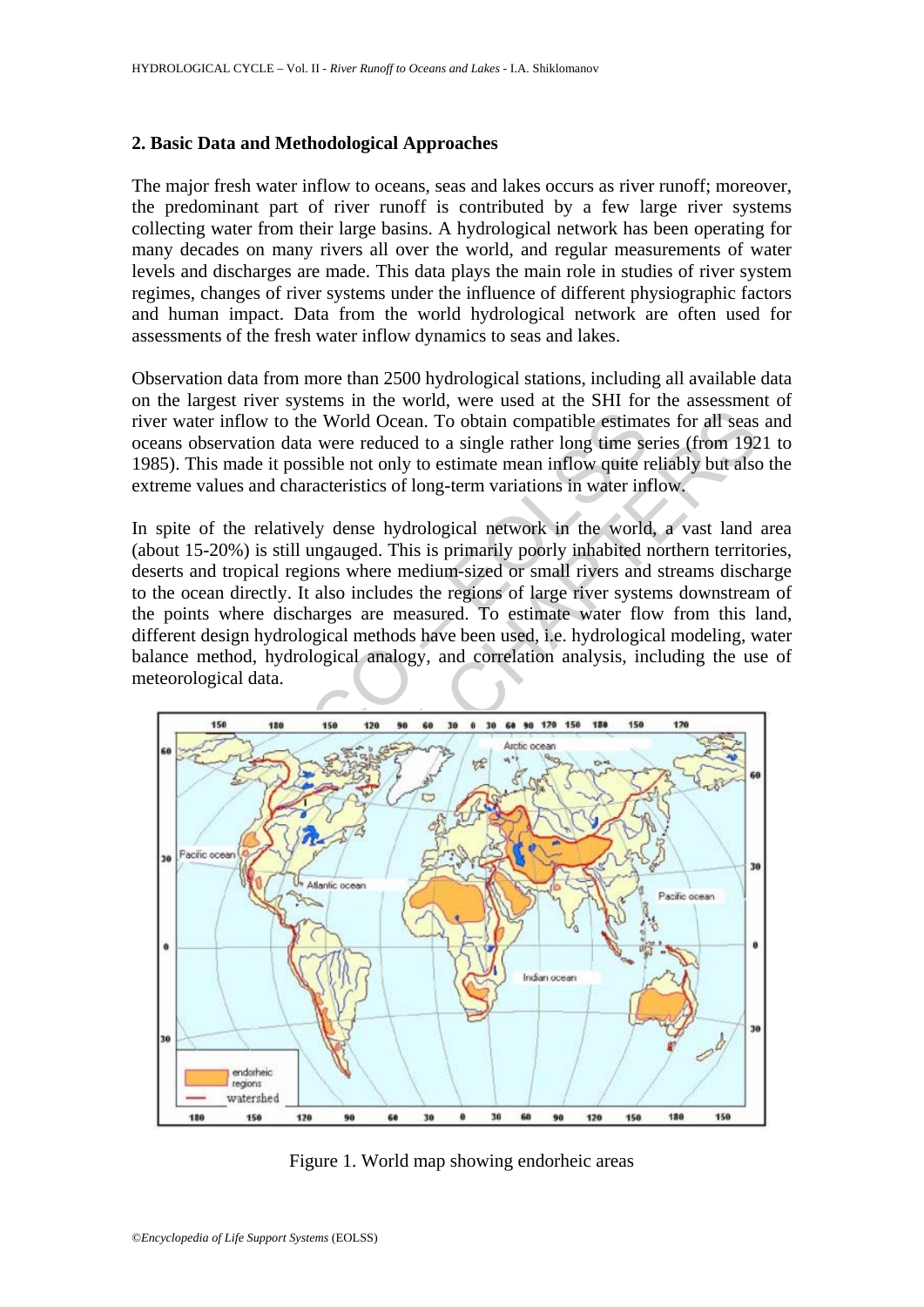Assessments of the dynamics of river water inflow to the oceans (Pacific, Atlantic, Indian and Arctic) have been made for all continental slopes within each continent. They were then summed up for each ocean and for different latitudinal zones. Besides mean annual water inflow, streamflow distribution during a year has been examined for each continental slope (by months); data on monthly runoff of large river systems within the continental slope have been used.

It should be noted that not all river runoff formed within the land area goes to the oceans. There are vast areas on each continent—the so-called areas of internal runoff or endorheic areas—which are not connected with the World Ocean. River runoff formed within such areas is completely lost to evaporation. The total area of internal runoff covers about 30 million square kilometers. The distribution of these areas on the continents is schematically shown in Figure 1

The largest endorheic areas are concentrated in East Europe and Asia (the drainage areas of the Caspian and Aral Seas, and the Central part of Asia), in Africa (Sahara) and in Australia.

largest endorheic areas are concentrated in East Europe and .<br>
so f the Caspian and Aral Seas, and the Central part of Asia), in *A*<br>
ustralia.<br>
ure 1 shows not only endorheic areas within each continent but<br>
tinental slop Example and Aral Sease in East Europe and Asia (the drain<br>
e Caspian and Aral Seas, and the Central part of Asia), in Africa (Sahara)<br>
a.<br>
hows not only endorheic areas within each continent but the boundarie<br>
slopes drawn Figure 1 shows not only endorheic areas within each continent but the boundaries of continental slopes drawn along the water divides of basins of rivers discharging to different oceans: to Atlantic and Arctic Oceans in Europe; to Atlantic, Pacific and Arctic Oceans in North America; to Atlantic and Indian Oceans in Africa; to Arctic, Pacific, Indian and Atlantic Oceans in Asia; to Atlantic and Pacific Oceans in South America, and to Pacific and Indian Oceans in Australia.

# **3. Dynamics of River Water Inflow to Oceans from Continents**

#### **3.1. Europe**

European rivers flow to the Atlantic and Arctic Oceans, but in addition much river runoff is contributed to the endorheic Caspian Sea (basins of the Volga, Ural and Terek rivers).

In Europe the water divide of rivers flowing to the Arctic Ocean extends from the southwest coast of Norway along the Scandinavian Shield, through the Mansel'kya Hills, between Seg and Onega lakes, through Beloy and Kubena lakes and along the Northern Urals, and Pye Hoy Range in the Urals (see Figure 1). The water divide of rivers discharging to the Atlantic Ocean from the southwest coast of Norway up to Seg and Onega Lakes is coincident with the water divide of river basins of the Artic Ocean. Farther on, the water divide goes between Onega and Beloye lakes, across the Valdai Hills, the Central Russian and Volga Uplands to the Main Caucasus Range, via the Yergeni Hills.

The Atlantic slope is divided into northern and southern slopes. The rivers running down the northern slope discharge to the Baltic and North Seas and directly to the Atlantic Ocean, while the rivers running down the southern slope discharge to the Sea of Azov, to the Black and Mediterranean Seas.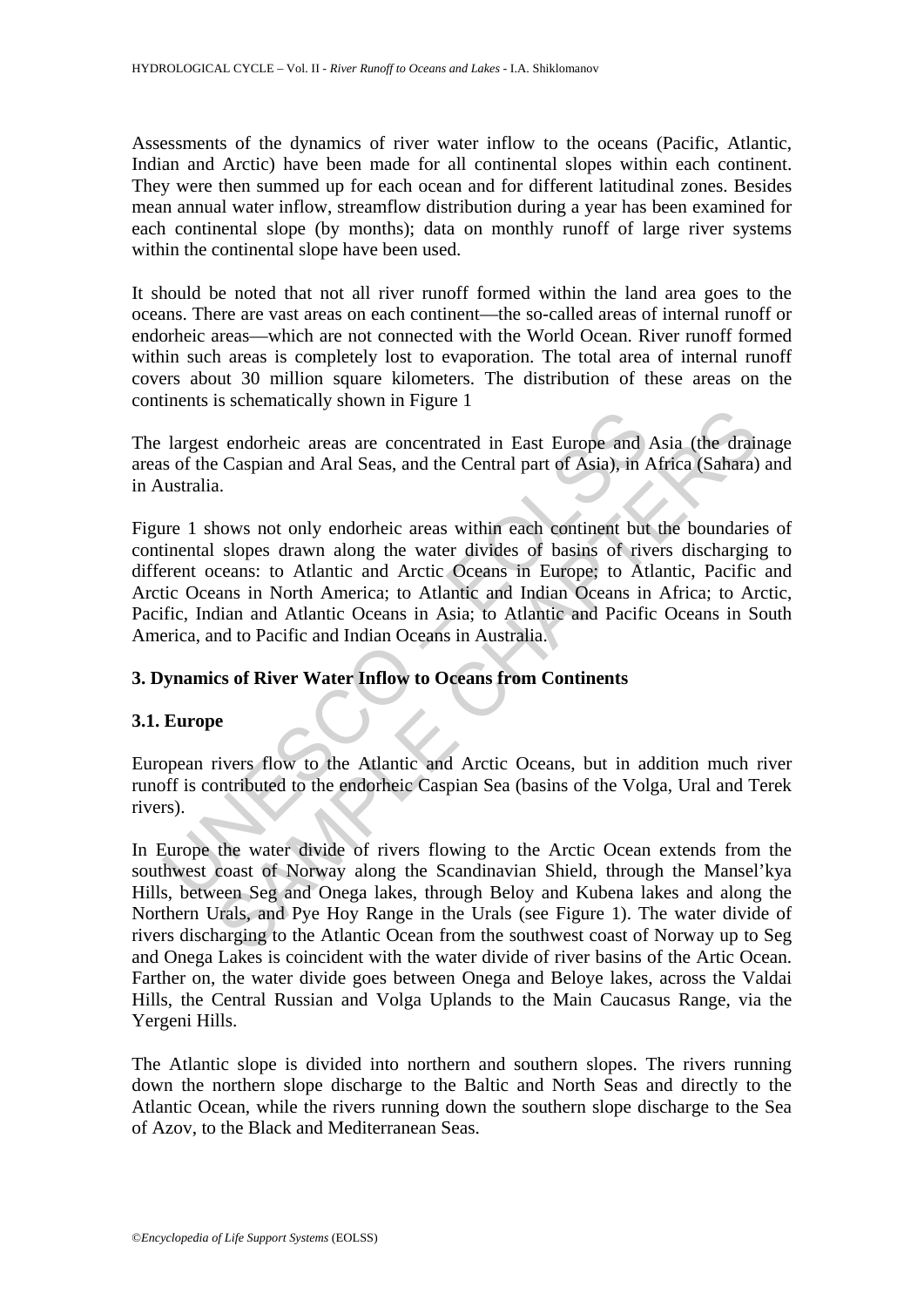The largest European islands (Great Britain, Iceland and Ireland) belong to the Atlantic slope. The largest islands in the Mediterranean Sea are Sicily, Sardinia, Corsica and Crete; New Land (Novaya Zemlya) and Spitsbergen (Svalbard) are the largest islands in the Arctic Ocean.

Areas in different parts of the continental slopes and islands of Europe, as well as mean annual and seasonal characteristics of river runoff to oceans and to the Caspian Sea are given in Table 1.

| Area,<br>thou. $km2$                                                                                                                                                                                                                                                                                                                                                                                                                                                                                                                                                           | <b>Runoff</b>           |                        | Seasonal runoff distribution, in % |                   |                          |
|--------------------------------------------------------------------------------------------------------------------------------------------------------------------------------------------------------------------------------------------------------------------------------------------------------------------------------------------------------------------------------------------------------------------------------------------------------------------------------------------------------------------------------------------------------------------------------|-------------------------|------------------------|------------------------------------|-------------------|--------------------------|
|                                                                                                                                                                                                                                                                                                                                                                                                                                                                                                                                                                                | volume,<br>$km^3$ /year | autumn<br><b>IX-XI</b> | winter<br>XII-II                   | spring<br>$III-V$ | summer<br>VI-VIII        |
| 1,400                                                                                                                                                                                                                                                                                                                                                                                                                                                                                                                                                                          | 622                     |                        |                                    |                   |                          |
| 131                                                                                                                                                                                                                                                                                                                                                                                                                                                                                                                                                                            | 72                      |                        |                                    |                   |                          |
| 1,531                                                                                                                                                                                                                                                                                                                                                                                                                                                                                                                                                                          | 694                     | $20.0\,$               | 7.0                                | 35.0              | 38.0                     |
| 1,729                                                                                                                                                                                                                                                                                                                                                                                                                                                                                                                                                                          | 415                     | 23.2                   | 23.0                               | 28.4              | 25.4                     |
| 1,434                                                                                                                                                                                                                                                                                                                                                                                                                                                                                                                                                                          | 478                     |                        |                                    |                   |                          |
| 2,151                                                                                                                                                                                                                                                                                                                                                                                                                                                                                                                                                                          | 393                     |                        | ٠                                  |                   |                          |
| 866                                                                                                                                                                                                                                                                                                                                                                                                                                                                                                                                                                            | 306                     | 19.4                   | 23.2                               | 34.3              | 23.1                     |
| 3,017                                                                                                                                                                                                                                                                                                                                                                                                                                                                                                                                                                          | 699                     |                        |                                    |                   |                          |
|                                                                                                                                                                                                                                                                                                                                                                                                                                                                                                                                                                                |                         |                        |                                    |                   |                          |
| 6,180                                                                                                                                                                                                                                                                                                                                                                                                                                                                                                                                                                          | 1,592                   |                        |                                    |                   | $\overline{\phantom{0}}$ |
| 503                                                                                                                                                                                                                                                                                                                                                                                                                                                                                                                                                                            | 236                     |                        |                                    |                   | $\frac{1}{2}$            |
| 86                                                                                                                                                                                                                                                                                                                                                                                                                                                                                                                                                                             | 22                      |                        |                                    |                   |                          |
| 6,769                                                                                                                                                                                                                                                                                                                                                                                                                                                                                                                                                                          | 1,850                   | 20.0                   | 24.0                               | 34.0              | 22.0                     |
| 2,160                                                                                                                                                                                                                                                                                                                                                                                                                                                                                                                                                                          | 311                     | 12.0                   | 11.5                               | 46.0              | 30.5                     |
| 9,740                                                                                                                                                                                                                                                                                                                                                                                                                                                                                                                                                                          | 2,525                   |                        |                                    |                   |                          |
| 720                                                                                                                                                                                                                                                                                                                                                                                                                                                                                                                                                                            | 330                     |                        |                                    |                   |                          |
| 10,460                                                                                                                                                                                                                                                                                                                                                                                                                                                                                                                                                                         | 2,855                   | 21.0                   | 19.0                               | 30.0              | 30.0                     |
| 8,300                                                                                                                                                                                                                                                                                                                                                                                                                                                                                                                                                                          | 2,544                   |                        |                                    |                   |                          |
| Table 1. Mean annual river runoff and seasonal runoff distribution in Europe<br>The total annual river runoff formed within the territory of Europe equals $2855 \text{ km}^3$ , of<br>which 1850 km <sup>3</sup> (65%) discharge to the Atlantic Ocean, 694 km <sup>3</sup> (24%) to the Arctic<br>Ocean, and 311 km <sup>3</sup> (11%) to the endorheic Caspian Sea. A total of 2544 km <sup>3</sup> /year of<br>river runoff therefore discharges to the World Ocean every year.<br>From the continental territory of Europe 2214 $km3$ of annual runoff (87%) discharge to |                         |                        |                                    |                   |                          |
|                                                                                                                                                                                                                                                                                                                                                                                                                                                                                                                                                                                |                         |                        |                                    |                   |                          |

From the continental territory of Europe 2214  $km<sup>3</sup>$ of annual runoff (87%) discharge to the ocean, and 330  $\text{km}^3$  (13%) discharge from the islands.

Fresh water inflow to oceans and seas during different seasons differs greatly between various parts of Europe.

Water inflow to the Arctic Ocean and to the Caspian Sea in spring and summer exceeds 70% of river runoff; and only 7 to 11% in winter. Water inflow to the Baltic Sea and to the Mediterranean Sea is rather uniform during a year with a slight increase in spring. Overall, 60% of river runoff occurs in spring and summer, and 40% during autumn and winter (see Table 1).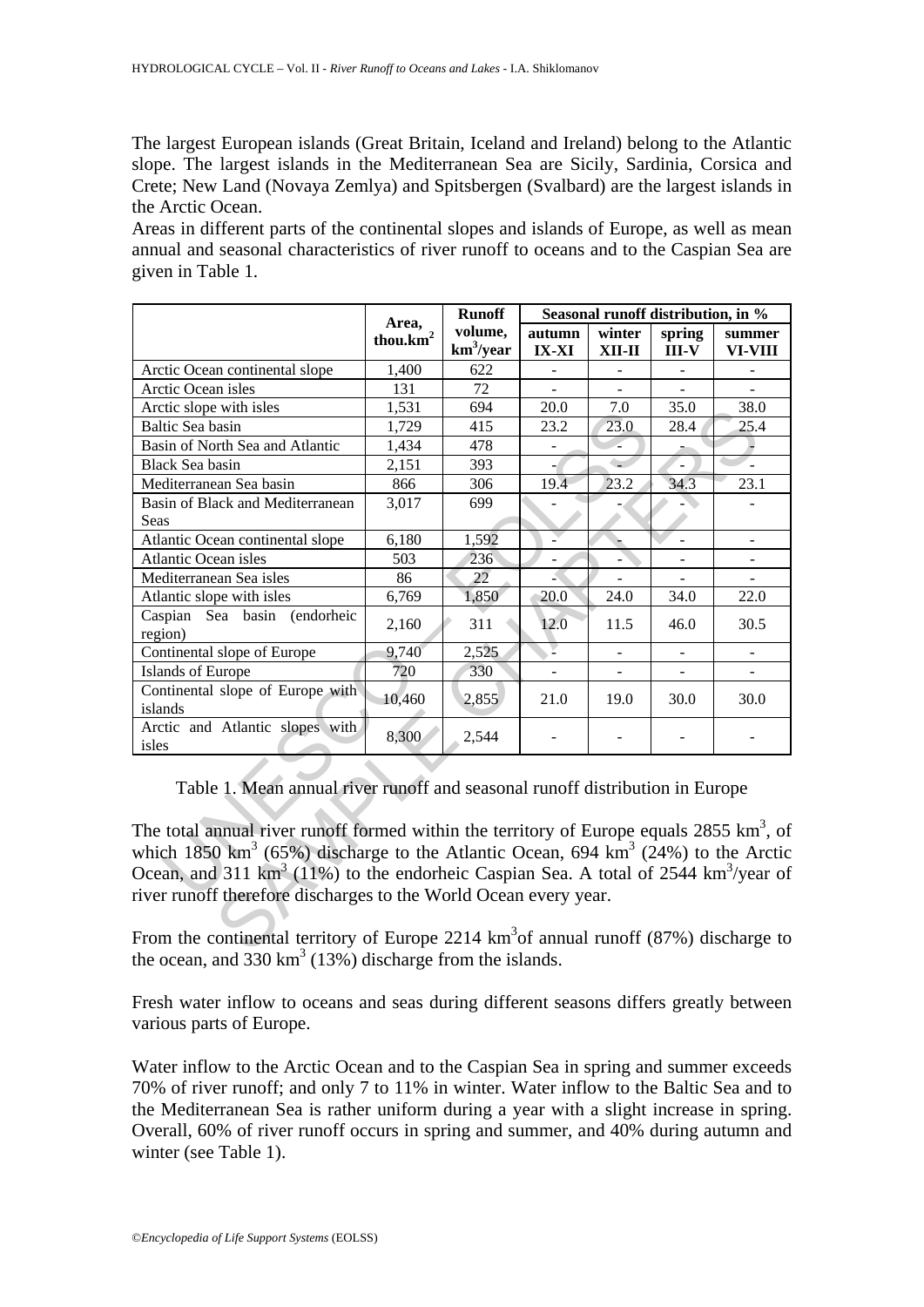There are nine large river systems within the European continent discharging more than 50 km<sup>3</sup>/year of river water each; these are the Volga (240 km<sup>3</sup>), Danube (225 km<sup>3</sup>), Pechora (137 km<sup>3</sup>), Northern Dvina (105 km<sup>3</sup>), Rhine (85.9 km<sup>3</sup>), Neva (77.9 km<sup>3</sup>), Rhone (64.9 km<sup>3</sup>), Dnieper (52.4 km<sup>3</sup>) and Po (52.0 km<sup>3</sup>).

The Pechora and Northern Dvina rivers discharge 137  $\text{km}^3/\text{year}$  and 105  $\text{km}^3/\text{year}$  to the Arctic Ocean, respectively. The runoff of these rivers is formed within the forest zone in the north of European Russia. More than 50% of river runoff to the ocean in May-June is caused by snowmelt; the lowest runoff occurs in winter (6 to 8% of annual runoff).

 $^{4}$  km<sup>3</sup>) and Guadalquivir (20.0 km<sup>3</sup>) discharge directly to thong the above rivers, the Neva is characterized by a specific hydroff is formed within the territories of Russia and Finland, and Lake Ladoga, the largest The large rivers of the Atlantic slope—the Neva  $(77.9 \text{ km}^3)$ , Vistula  $(33.3 \text{ km}^3)$ , and Daugava (20.1 km<sup>3</sup>)—discharge to the Baltic Sea. The Rhine (85.9 km<sup>3</sup>) and Elbe (34.6  $\text{km}^3$ ) discharge to the North Sea, and the Loire (33.6 km<sup>3</sup>), Douro (29.9 km<sup>3</sup>), Garonne  $(21.4 \text{ km}^3)$  and Guadalquivir  $(20.0 \text{ km}^3)$  discharge directly to the Atlantic Ocean. Among the above rivers, the Neva is characterized by a specific hydrological regime; its runoff is formed within the territories of Russia and Finland, and the river outflows from Lake Ladoga, the largest European lake. As river runoff is controlled by Lake Ladoga, runoff variations in the Neva river are quite insignificant during a year.

The Rhine is really the main watercourse of western Europe. Its drainage area extends across six countries (Germany, The Netherlands, France, Switzerland, Austria and Liechtenstein); the water ways of this river (canals included) are about 3000 km long.

Large river systems such as the Danube, Dniepre and Don  $(27.3 \text{ km}^3)$  occupy the southern Atlantic slope. These rivers discharge to the Black Sea and Sea of Azov; the Rhone, Po and Ebro  $(38.5 \text{ km}^3)$  rivers that discharge to the Mediterranean Sea also belong to the Atlantic slope.

The Danube, the second (after the Volga) largest European river in terms of drainage area , length and annual runoff occupies a special position among all these rivers. It is an international river flowing across Austria, Germany, Bulgaria, Hungary, Slovakia, the Czech Republic, Romania, Ukraine and the countries of former Yugoslavia.

and Guadalquivir (20.0 km<sup>3</sup>) discharge directly to the Atlantic Oc<br>above rivers, the Neva is characterized by a specific hydrological regime<br>ormed within the territories of Russia and Finland, and the river outfl<br>Ladoga, The Caspian (endorheic) Sea receives water from the Volga, which is the main watercourse of Russia. The Volga drainage area extends over 33 states of the Russian Federation and is inhabited by the major portion of the population of European Russia. The Volga river runoff equals about 80% of freshwater inflow to the Caspian Sea and is the decisive factor explaining changes in the water balance and water level regime in this sea (see Section 5 below).

-

-

TO ACCESS ALL THE **28 PAGES** OF THIS CHAPTER, Visit: [http://www.eolss.net/Eolss-sampleAllChapter.aspx](https://www.eolss.net/ebooklib/sc_cart.aspx?File=E2-02-03-03)

<sup>-</sup>